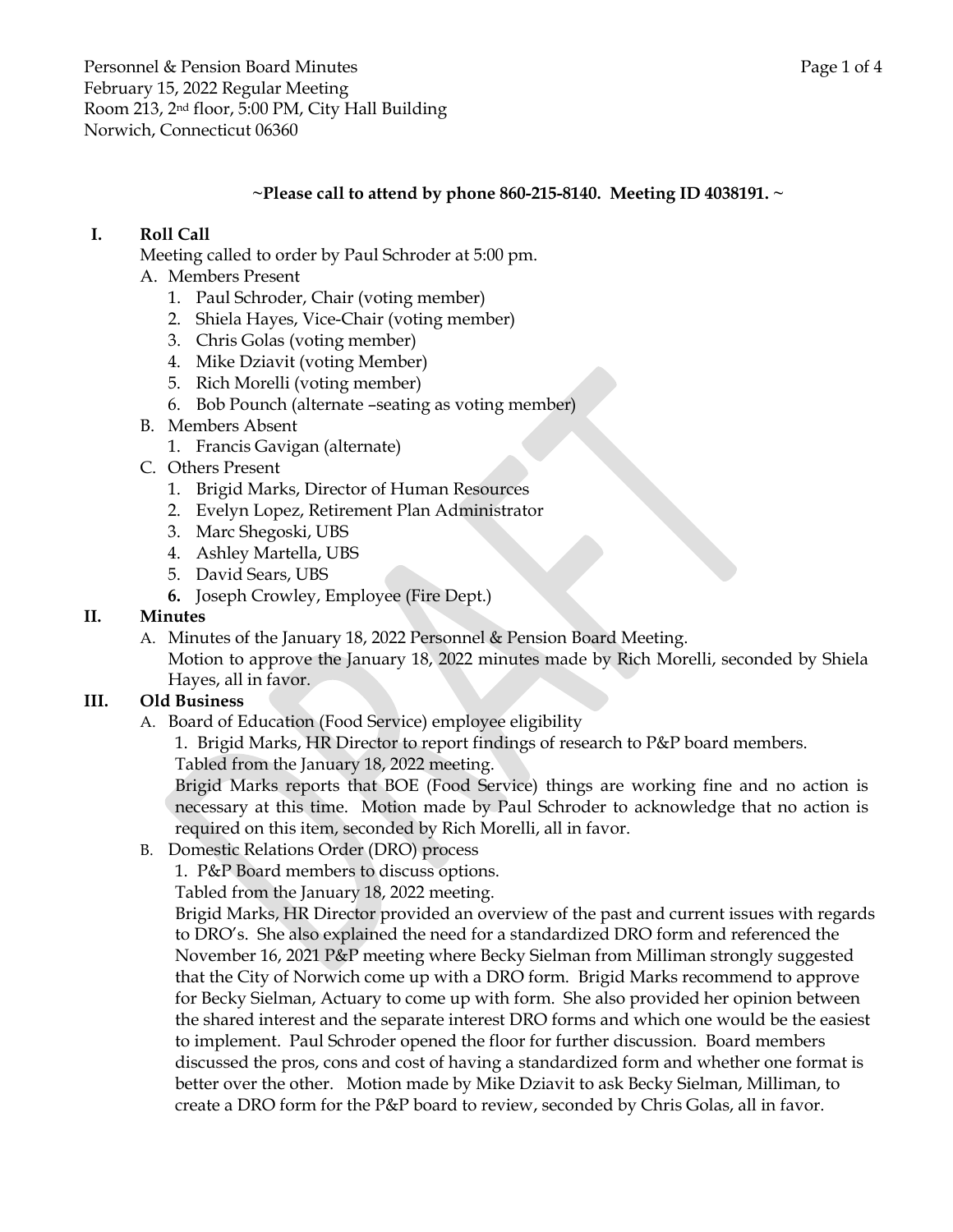C. Review of board member term and expirations.

1. Evelyn Lopez to research and report finding at the February 15th meeting. Evelyn Lopez confirmed that Chris Golas and Michael Dziavit and one vacant alternate employee representative terms will be expiring on March 1, 2022. Board members were informed that a nomination and election will be set in motion to fill the expiring terms for all three employee representatives. It was also noted that Shiela Hayes, Bob Pounch, and Francis Gavigan (appointed) members' terms will be also expiring March 1, 2022. Shiela Hayes, mentioned that appointed board members should contact the Mayor's Office in regards to their expiring terms. She suggested for appointed members to email application to Mayor's office.

D. Letter from Joseph Crowley.

1. Research and report finding at the February 15th meeting.

Tabled from the January 18, 2022 meeting.

Brigid Marks provided a detailed report with regards to Joseph Crowley's request to purchase disability time for 2008-2009. Mr. Crowley was given the opportunity to speak on his recollection of events. Ms. Marks discussed in great detail the process and documentation that Human Resource has on file with regards to Mr. Crowley's disability buyback requests. Ms. Marks noted that Human Resource does not have/received a request from Mr. Crowley requesting to purchase disability time for 2008-2009. Paul Schroder opened the floor to board members for further discussion. Michael Dziavit, provided board members his personal opinion and expressed his concerns with regards to the handling of Mr. Crowley's request to purchase disability time. Bob Pounch and Chris Golas discussed the pros and cons in allowing employees relief to purchase disability time after their allowable time to purchase has expired. Both members voiced their concerns with the impact and repercussion of such actions.

Motion to ask for legal advice from corporate counsel on this matter was made by Chris Golas, seconded by Michael Dziavit, all in favor.

# **IV. New Business**

Paul Schroder made a motion to add to the agenda under suspension of rules, B to section IV, seconded by Rich Morelli, all in favor

A. Investment review with UBS.

Ashley Martella, David Sears, and Marc Shegoski gave an overview of the current stock markets. They talked about performance and interest rates, inflation and struggles with supply and demand. The portfolio was reviewed by David Sears: The pension fund asset allocation as of December 31, 2021 was 66.8% equity, 29.5% fixed income and 3.7% real estate. The OPEB fund asset allocation as of December 31, 2021 was 69.5% equity, 30.5% fixed income. The pension fund increased by 12.21% and OPEB fund by 12.63% in calendar year 2021.

B. POB proceeds memo from UBS and Status update on Pension Obligation Bonds memo from Joshua Pothier, City Comptroller.

POB Proceeds memo from UBS.

Motion to table to March 15, 2022 meeting made by Paul Schroder, seconded by Rich Morelli, all in favor.

Status update on Pension Obligation Bonds Memo

Paul and board members briefly discussed memo from City Comptroller. Paul Schroder pointed out two items that need further clarification: increased interest cost and the decreased in savings from \$46 million to \$20 million. Board members would like further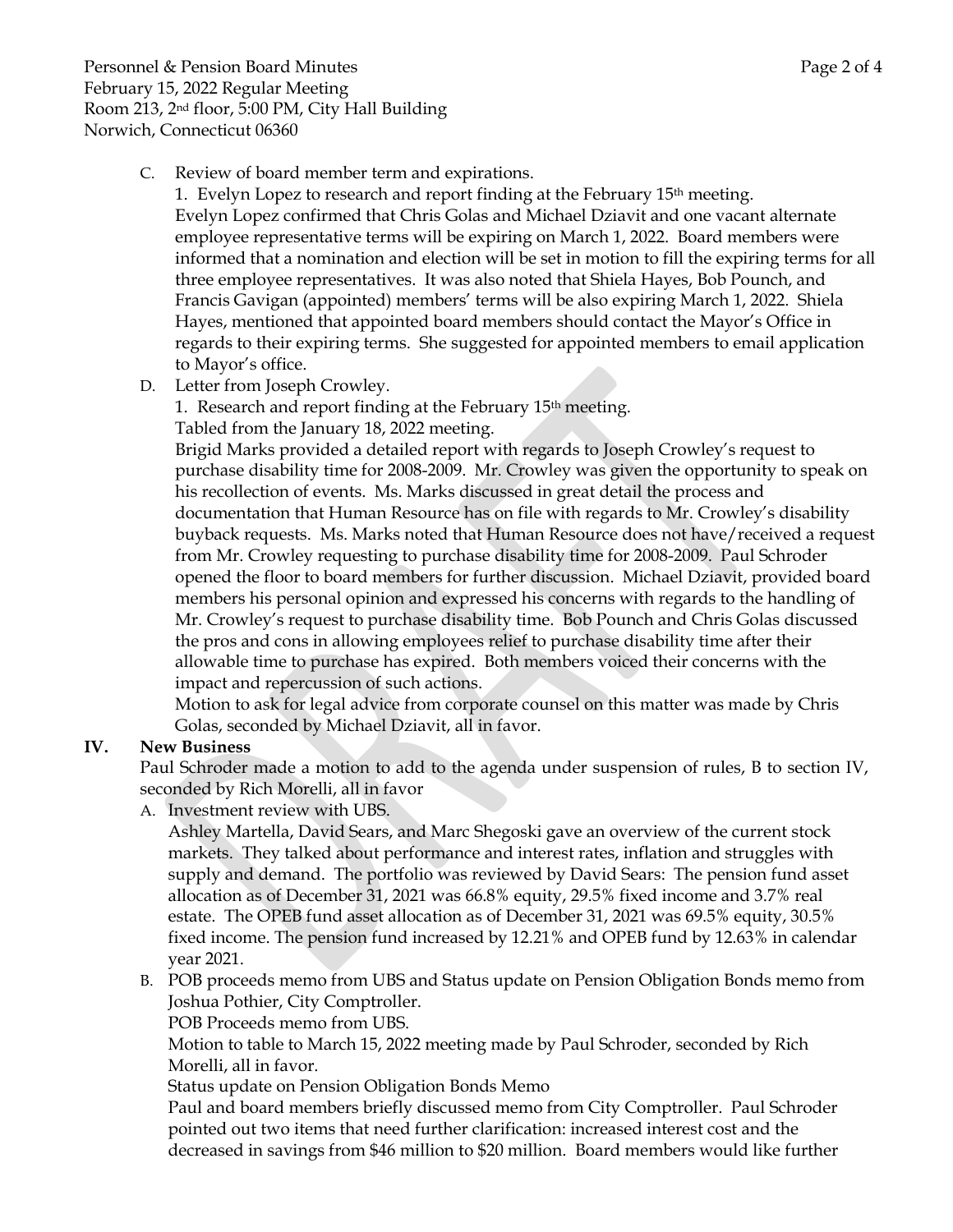Personnel & Pension Board Minutes **Page 3** of 4 February 15, 2022 Regular Meeting Room 213, 2nd floor, 5:00 PM, City Hall Building Norwich, Connecticut 06360

> explanation to be provided for these two items. UBS will review with Board at next P&P board meeting of March 15, 2022.

Motion to accept the Annual Pension Plans Comparison made by Paul Schroder, seconded by Rich Morelli, all in favor.

- C. Application for retirement:
	- 1. Laurent Dufault, Head Custodian BOE, for an early retirement effective with a revised date of January 14, 2022. Original application had an effective date of December 3, 2021.
	- 2. Ryan D. Kelsey, Police Sergeant, for a normal retirement effective February 5, 2022. Motion to approve retirement applications made by Rich Morelli, seconded by Chris Golas, all in favor.
- D. Pension Calculations:
	- 1. Delmar Carter Jr., Police Officer, retired January 8, 2022. His annual pension calculation is \$ 59,419.08. His application was approved at the January 18, 2022 meeting.
	- 2. John Davis, Chief Utility Construction Pipefitter, retired January 4, 2022. His annual pension calculation is \$ 108,407.43. His application was approved at the November 16, 2021 meeting.
	- 3. Debra Delaporta, Administrative Specialist, retired January 1, 2022. Her annual pension calculation is \$ 21,395.18. Her application was approved at the October 19, 2021 meeting.
	- 4. Laurent Dufault, Head Custodian BOE, retired January 15, 2022. His annual pension calculation is \$ 31,105.83. His revised application is on the agenda at this meeting.
	- 5. LeeAnn Gomes, Human Services Director, retired January 5, 2022. Her annual pension calculation is \$ 74,548.82. Her application was approved at the October 19, 2021 meeting.
	- 6. Christine Lopes, Utilities Records & Inspections Supervisor, retired January 8, 2022. Her annual pension is \$58,196.54. Her application was approved at the November 16, 2021 meeting.
	- 7. Nancy Malinick, School Nurse -BOE, retired January 11, 2022. Her annual pension is \$ 36,749.25. Her application was approved at the November 16, 2021 meeting.
	- 8. Loren Waggoner, Facility Maintenance Supervisor, retired January 5, 2022. His annual pension is \$ 52,403.79. His application was approved at the January 18, 2022 meeting.
	- 9. Keith Wucik, Battalion Chief- Fire, retired January 4, 2022. His annual pension is \$70,759.20. His application was approved at the January 18, 2022 meeting. Motion to approve pension calculations made by Chris Golas, seconded by Rich Morelli, all in favor.
- E. Application for refund/rollover of pension contributions:
	- 1. Alexis Ramirez, Safety Officer BOE, who terminated effective December 23, 2021. Refund of \$ 16,416.72 including interest. Motion to approve refund/rollover of pension contributions made by Chris Golas, seconded by Mike Dziavit, all in favor.
- F. Notifications of Death:
	- 1. Virginia Gay, DOD February 2, 2022, who retired from NPU on January 29, 2002. No further benefit due.
	- 2. Richard Lacroix, DOD 01/31/2022, who retired from Police on January 07, 1987. No further benefit due. (No obituary).

Motion to acknowledge the notifications of death made by Chris Golas, seconded by Mike Dziavit, all in favor.